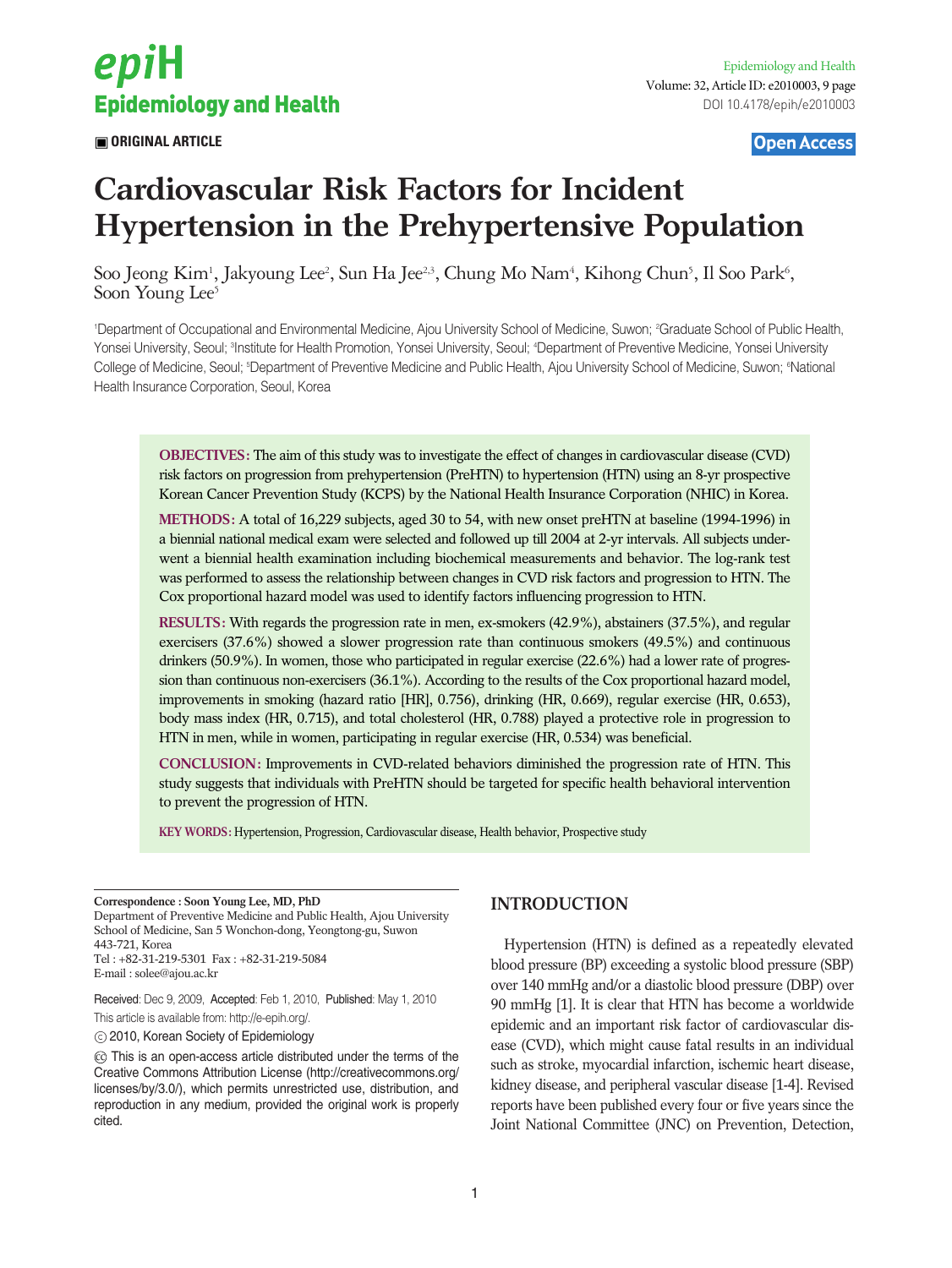Evaluation, and Treatment of High Blood Pressure was first established in 1977 [5]. In the recent JNC-7 report, a new category known as prehypertension (PreHTN) was added. In this category, the normal and high-normal BP of the JNC-6 criteria are combined because even normal BP (SBP 120 to 129 mmHg or DBP 80 to 84 mmHg) are potentially related to future CVD. Several studies have investigated the short-term and long-term progression rates from the non-hypertensive category to HTN [6-12]. According to the Framingham Heart Study, at the age of 55 yr, prehypertensive people had a two times higher risk of progression to HTN than normotensive people [8]. Many studies have suggested that lifestyle modifications might help people to manage HTN [6, 9, 10, 13]. Researchers have been interested in behavioral changes such as exercise, a healthy diet, smoking cessation, etc. For example, a follow-up of the data from the British Health and Lifestyle Surveys for 7 yr showed that the relative risk (RR) (95% confidence intervals, CI) of subjects who were overweight at follow-up but not at baseline was 1.65 (1.33-2.14) and that the RR of subjects who were overweight at baseline but not at follow-up was 0.58 (0.34-1.01) compared with those who were not overweight at baseline or follow-up. Those who were smokers at followup had a higher risk (RR, 95% CI: 1.12, 0.94-1.34) of HTN than those who were non-smokers at baseline or follow-up [9]. However, there have been few studies on the association between CVD risk factors and the progression of HTN among people with PreHTN in Korea. The purpose of this study was thus to examine factors influencing progression using a prospective cohort dataset, the Korean Cancer Prevention Study (KCPS) from the National Health Insurance Corporation (NHIC).

#### **SUBJECTS AND METHODS**

#### Study population

NHIC provides a national health insurance program for government employees, private school teachers and their dependents. The NHIC data include the KCPS data from 1,329,525 Koreans between the ages of 30 and 95 yr who underwent biennial medical evaluations. A total of 784,870 (59.0%) were enrolled in 1992, 367,903 (27.7%) in 1993, 98,417 (7.4%) in 1994, and 78,335 (5.9%) in 1995. A more detailed description of the subjects can be found elsewhere [14, 15]. In the present study, after randomly selecting 30% of the subjects from the KCPS data, various exclusion processes were carried out (Figure 1). The baseline data were collected in 1994 and 1996. The data from participants were examined at baseline and at follow-up health examinations in 1998, 2000, 2002, and 2004. The study included examinees who underwent the biennial health examination at least once or more over the period of 8 yr. Participants were excluded if they had PreHTN or HTN in 1992. The final sample consisted of 16,299 subjects with PreHTN at baseline (1994-1996) who were followed every other year until 2004. The study protocol was approved by the Yonsei University College of Medicine ethical committee.

#### BP measurements

The BP of participants was measured by registered nurses or trained technicians using a standard mercury sphygmomanometer or an automatic manometer. We used the mean BP of 1994 and 1996 to minimize misclassification error. The measured BP was classified as optimal (SBP <120 mmHg and



**Figure 1.** Data cleaning process for the study population.

BMI, body mass index; SBP, systolic blood pressure; HTN, hypertension; DM, diabetes mellitus; DBP, diastolic blood pressure; FSG, fasting serum glucose; TC, total cholesterol.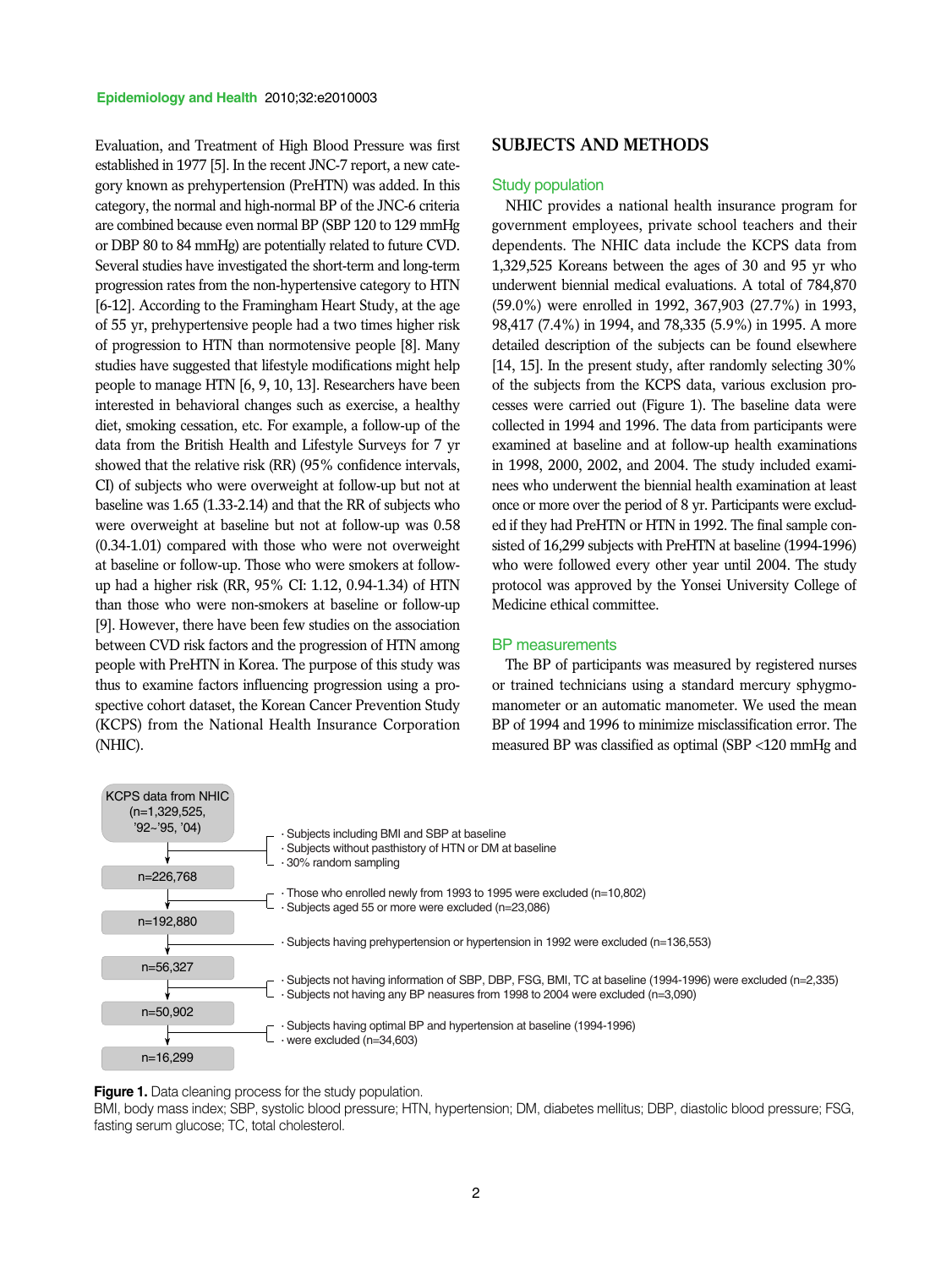DBP <80 mmHg), normal (SBP 120 to 129 mmHg or DBP 80 to 84 mmHg), high-normal (SBP 130-139 mmHg or DBP 85 to 89 mmHg), or HTN (SBP  $\geq$  140 mmHg or DBP  $\geq$  90 mmHg) based on JNC-6 criteria.

#### Other measurements

Subjects were asked about their health behaviors and underwent biochemical measurements in each biennial health examination from 1992 to 2004. The health behavior characteristics included smoking, drinking, regular exercise and their family history of CVD-related diseases. Baseline data such as age and a family history of CVDs were based on the records from 1992. For smoking habits, the question asked was how many cigarettes he/she smoked. The respondents had the option of recording their current smoking status as neversmoker, ex-smoker or current smoker. Subjects were asked about their smoking habit status at each assessment to determine changes in smoking status. For drinking habits, the question asked was what are his/her drinking habits. The options were either ''don't drink,'' ''drink sometimes'' or ''drink often''. Subjects were categorized into either non-drinker or current drinker (drinking sometimes and drinking often). Subjects were also asked whether they had changed their drinking status at the subsequent measurements. For regular exercise, the question asked was whether he/she was involved in regular exercise. The respondents replied either ''yes'' or ''no'' to the question. Subjects were classified into either those taking regular exercise or those not doing regular exercise. The information on smoking, drinking, and regular exercise at baseline was either from the data recorded in 1994 if available, or in 1996. For the biochemical measurements, the body mass index (BMI), serum glucose and total cholesterol were measured after fasting. The mean value of the 1994 and 1996 measurements for BMI, fasting serum glucose (FSG), and total serum cholesterol (TC) was used as the baseline. Changes in health habits and co-morbidity information were defined as any change between the data from 1994 or 1996 and the last follow-up data from 1998, 2000, 2002, and 2004.

#### Statistical methods

The t-test and  $\chi^2$ -test were used to investigate the baseline characteristics of the study population according to the baseline BP. To assess the relationship between changes in CVD risk factors and progression to HTN, the log-rank test was performed. HRs and 95% CI were obtained by the Cox proportional hazard model to determine the impact of changes in CVD risk factors on progression to HTN. All statistical analyses were conducted using SAS version 9.1.3 (SAS Institute Inc., Cary, NC, USA).

## **RESULTS**

### Baseline characteristics of the study population according to baseline blood pressure

Table 1 shows the general characteristics of the study population according to baseline BP. The two groups (normal BP, and high-normal BP) differed significantly in all characteristics, except for the family history of CVD. The mean age was 38.6 yr for the normal BP group, and 39.8 yr for the high-normal BP group, respectively (p<0.0001). The high-normal group showed a significantly higher percentage of smoking, alcohol drinking and regular physical activity than the normal group. The high-normal group had an elevated mean SBP, DBP, FSG, and TC compared with the normal group (p<0.0001).

## Association between changes in cardiovascular disease risk factors and progression from prehypertension to hypertension

Tables 2, 3 summarize the results regarding the association between the changes in CVD risk factors and the progression rate in men and women. In men, the ex-smoker group (42.9%) showed a slower rate of progression compared to the continuous smoker group (49.5%) and the non-smoker group at base-

**Table 1.** Baseline characteristics of the study population according to baseline blood pressure

|                                       | Baseline blood pressure |                              |          |
|---------------------------------------|-------------------------|------------------------------|----------|
| Characteristics                       | Normal<br>$(n=12,401)$  | High-normal<br>$(n=3,898)$   | p-value* |
| Baseline (1994-1996)                  |                         |                              |          |
| Age <sup>T</sup> (yr), mean $\pm$ s.d | $38.6 \pm 6.5$          | $39.8 \pm 6.8$               | < 0.0001 |
| Gender                                |                         |                              |          |
| Men                                   | 77.9                    | 83.4                         | < 0.0001 |
| Women                                 | 221                     | 166                          |          |
| Body mass index (kg/m <sup>2</sup> )  | $22.9 + 2.4$            | $23.4 \pm 2.5$               | < 0.0001 |
| Current smoking (yes), %              | 46.9                    | 48.0                         | < 0.0001 |
| Alcohol drinking (yes), %             | 67.0                    | 70.6                         | < 0.0001 |
| Regular exercise (yes), %             | 25.1                    | 27.7                         | 0.0012   |
| Family history, %                     |                         |                              |          |
| Hypertension, stroke, heart disease   | 148                     | 15.0                         | 0.7670   |
| Diabetes mellitus                     | 7.6                     | 67                           | 0.0934   |
| Systolic blood pressure (mmHg)        | $119.5 \pm 4.5$         | $126.4 \pm 5.7$              | < 0.0001 |
| Diastolic blood pressure (mmHg)       | $78.0 \pm 3.6$          | $83.4 \pm 3.6$               | < 0.0001 |
| Fasting serum glucose (mg/dL)         | $89.4 \pm 15.6$         | $91.0 \pm 17.4$ <0.0001      |          |
| Total serum cholesterol (mg/dL)       | $187.3 \pm 31.1$        | $189.5 \pm 31.2 \leq 0.0001$ |          |

\*p-value by t-test or  $\chi^2$  test; <sup>†</sup>Age and family history in 1992 presented because the data included individuals who participated in the health exam in 1992 from the KCPS data.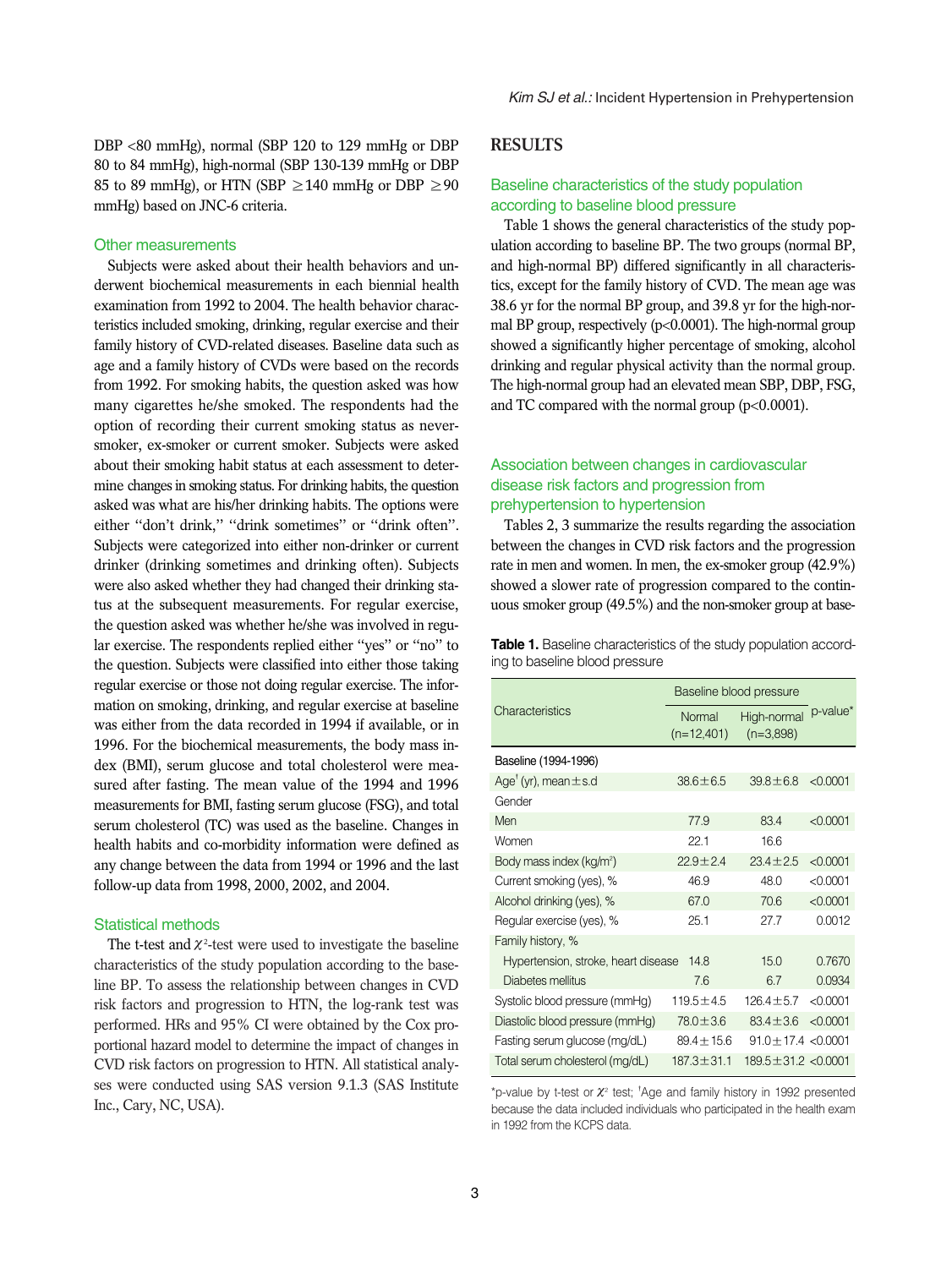#### **Epidemiology and Health** 2010;32:e2010003

**Table 2.** Relationship between changes in cardiovascular disease risk factors and progression to hypertension in prehypertensive men at baseline

| Changes in CVD risk factors          | Total no. | No. of HTN (%) | No. of censored | p-value* |
|--------------------------------------|-----------|----------------|-----------------|----------|
| Health behavioral factors            |           |                |                 |          |
| Smoking habit change                 |           |                |                 |          |
| CS at baseline and follow-up         | 4,996     | 2,471(49.5)    | 2,525           | < 0.0001 |
| CS at baseline, NS at follow-up      | 2,261     | 970 (42.9)     | 1,291           |          |
| NS at baseline, CS at follow-up      | 490       | 250(51.0)      | 240             |          |
| NS at baseline and follow-up         | 4,540     | 2,138(47.1)    | 2,402           |          |
| Alcohol drinking habit change        |           |                |                 |          |
| DR at baseline and follow-up         | 8,204     | 4,176 (50.9)   | 4,028           | < 0.0001 |
| DR at baseline, ND at follow-up      | 1,516     | 569 (37.5)     | 947             |          |
| ND at baseline, DR at follow-up      | 430       | 168 (39.1)     | 262             |          |
| ND at baseline and follow-up         | 1,993     | 886 (44.5)     | 1,107           |          |
| Regular exercise habit change        |           |                |                 |          |
| NRE at baseline and follow-up        | 7,206     | 3,575(49.6)    | 3,631           | < 0.0001 |
| NRE at baseline, RE at follow-up     | 1,570     | 590 (37.6)     | 980             |          |
| RE at baseline, NRE at follow-up     | 2,190     | 1,079 (49.3)   | 1,111           |          |
| RE at baseline and follow-up         | 1,303     | 578 (44.4)     | 725             |          |
| Comorbidity                          |           |                |                 |          |
| Body mass index level change         |           |                |                 |          |
| OBMI at baseline and follow-up       | 2,703     | 1,573 (58.2)   | 1,130           | < 0.0001 |
| OBMI at baseline, NBMI at follow-up  | 369       | 166 (45.0)     | 203             |          |
| NBMI at baseline, OBMI at follow-up  | 1,690     | 834 (49.3)     | 856             |          |
| NBMI at baseline and follow-up       | 8,139     | 3,576 (43.9)   | 4,563           |          |
| Fasting serum glucose level change   |           |                |                 |          |
| HFSG at baseline and follow-up       | 162       | 83 (51.2)      | 79              | 0.0071   |
| HFSG at baseline, NFSG at follow-up  | 103       | 57(55.3)       | 46              |          |
| NFSG at baseline, HFSG at follow-up  | 541       | 282 (52.1)     | 259             |          |
| NFSG at baseline and follow-up       | 12,093    | 5,726 (47.3)   | 6,367           |          |
| Serum total cholesterol level change |           |                |                 |          |
| HTC at baseline and follow-up        | 412       | 231(56.1)      | 181             | < 0.0001 |
| HTC at baseline, NTC at follow-up    | 364       | 178 (48.9)     | 186             |          |
| NTC at baseline, HTC at follow-up    | 1,122     | 596 (53.1)     | 526             |          |
| NTC at baseline and follow-up        | 11,010    | 5,148 (46.8)   | 5,862           |          |

CVD, cardiovascular disease; HTN, hypertension; NS, never or former smoker; CS, current smoker; NDR, non-drinker; DR, current drinker; RE, those taking regular exercise; NRE, those not taking regular exercise; NBMI, those with a BMI<25.0 kg/m²; OBMI, those with a BMI ≥25.0 kg/m²; NFSG, those with a FSG <100 mg/dL; HFSG, those with a FSG ≥126 mg/dL; NTC, those with a TC<240 mg/dL; HTC, those with a TC ≥240 mg/dL. \*p-value by log-rank test.

line and the current smoker group at follow-up (51.0%). The progression rate in the continuously drinking group was found to be 50.9%, whereas that of the sober group stood at 37.5%; the rate in the non-drinking group at baseline and the drinking group at follow-up was 39.1%. Those participating in regular exercise had a slower rate of progression (37.6%) than that in those who did not take regular exercise (49.6%) and that in regular exercisers at baseline and non-regular exercisers at follow-up (49.3%). The consistently obese group showed a progression rate of 58.2% while the group in which weight fluctuated (normal weight to overweight and vice versa) demonstrated a 45.0% progression rate, resulting in a 13.2% difference. In terms of FSG measurements, the group with consistently normal FSG showed the lowest progression rate (47.3%). Unlike other CVD risk factors, the group with high FSG at baseline and normal FSG at follow-up (55.3%) and the group with normal FSG at baseline and high FSG at follow-up (52.1 %) had a slower rate of progression than the consistently high FSG group (51.2%). In terms of TC measurements, the group with improvements in TC demonstrated lower progression rates than the consistently high TC group (Table 2). In women, smoking was excluded from the analyses due to the extremely low current smoking rate. The progression rate in the continuously drinking group was 38.7%, whereas that of the sober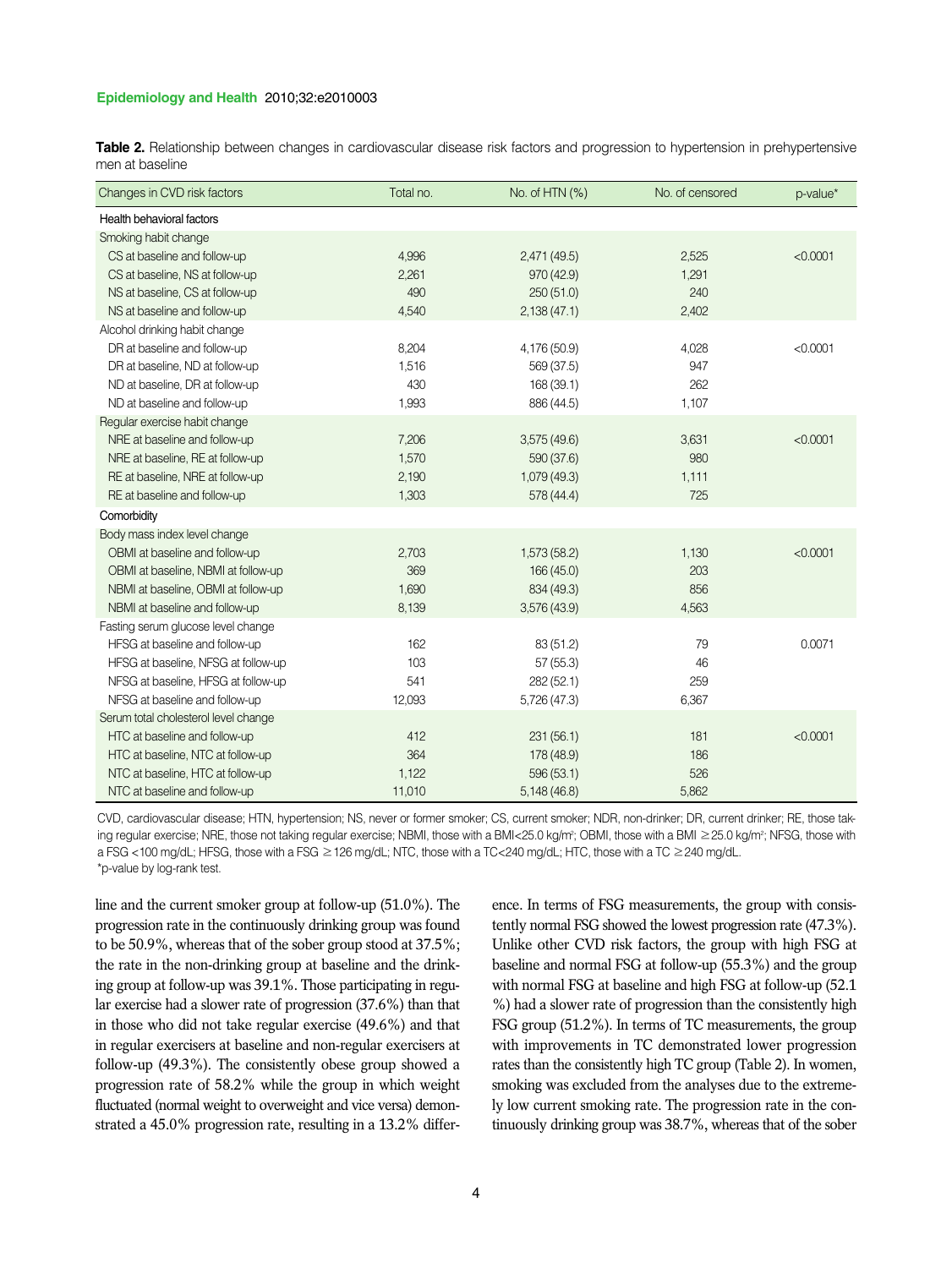**Table 3.** Relationship between changes in cardiovascular disease risk factors and progression to hypertension in prehypertensive women at baseline

| Changes in CVD risk factors          | Total no. | No. of HTN (%) | No. of censored | p-value* |
|--------------------------------------|-----------|----------------|-----------------|----------|
| Health behavioral factors            |           |                |                 |          |
| Alcohol drinking habit change        |           |                |                 |          |
| DR at baseline and follow-up         | 269       | 104(38.7)      | 165             | 0.2873   |
| DR at baseline, ND at follow-up      | 271       | 98 (36.2)      | 173             |          |
| ND at baseline, DR at follow-up      | 180       | 57(31.7)       | 123             |          |
| ND at baseline and follow-up         | 2,220     | 784 (35.3)     | 1,436           |          |
| Regular exercise habit change        |           |                |                 |          |
| NRE at baseline and follow-up        | 2,293     | 827 (36.1)     | 1,466           | < 0.0001 |
| NRE at baseline, RE at follow-up     | 425       | 96(22.6)       | 329             |          |
| RE at baseline, NRE at follow-up     | 308       | 122 (39.6)     | 186             |          |
| RE at baseline and follow-up         | 144       | 55 (38.2)      | 89              |          |
| Comorbidity                          |           |                |                 |          |
| Body mass index level change         |           |                |                 |          |
| OBMI at baseline and follow-up       | 304       | 168 (55.3)     | 136             | < 0.0001 |
| OBMI at baseline, NBMI at follow-up  | 69        | 27(39.1)       | 42              |          |
| NBMI at baseline, OBMI at follow-up  | 297       | 138(46.5)      | 159             |          |
| NBMI at baseline and follow-up       | 2,720     | 863 (31.7)     | 1,857           |          |
| Fasting serum glucose level change   |           |                |                 |          |
| HFSG at baseline and follow-up       | 15        | 13 (86.7)      | $\overline{c}$  | < 0.0001 |
| HFSG at baseline, NFSG at follow-up  | 14        | 6(42.9)        | 8               |          |
| NFSG at baseline, HFSG at follow-up  | 50        | 20(40.0)       | 30              |          |
| NFSG at baseline and follow-up       | 3,312     | 1,157 (34.9)   | 2,155           |          |
| Serum total cholesterol level change |           |                |                 |          |
| HTC at baseline and follow-up        | 91        | 44 (48.4)      | 47              | 0.0003   |
| HTC at baseline, NTC at follow-up    | 52        | 22(42.3)       | 30              |          |
| NTC at baseline, HTC at follow-up    | 366       | 151(41.3)      | 215             |          |
| NTC at baseline and follow-up        | 2,882     | 979 (34.0)     | 1,903           |          |

CVD, cardiovascular disease; HTN, hypertension; NDR, non-drinker; DR, current drinker; RE, those taking regular exercise; NRE, those not taking regular exercise; NBMI, those with a BMI <25.0 kg/m²; OBMI, those with a BMI ≥25.0 kg/m²; NFSG, those with a FSG<100 mg/dL; HFSG, those with a FSG ≥126 mg/dL; NTC, those with a TC<240 mg/dl; HTC, those with a TC ≥240 mg/dL. \*p-value by log-rank test.

group stood at 36.2% and the non-drinking group at baseline and drinking group at follow-up at 31.7%. The group that changed from non-exercise to exercise showed the lowest progression rate (22.6%). In terms of FSG measurements, the continuously normal FSG group showed the lowest progression rate (34.9%), and the continuously high FSG group showed the highest progression rate (86.7%). With regards TC measurements, the group with improvements in TC (42.3%) had a lower progression rate than the consistently HTC group (48.4%) (Table 3).

The HRs of progression to HTN are shown by age, family history of CVD, changes in health behavior factors (smoking, alcohol drinking, regular exercise), and changes in comorbidities (BMI, FSG, TC) in prehypertensive subjects at baseline (Table 4). With advanced age, the progression to HTN was accelerated. In addition, compared to the group without a family history of CVD, men with such a background showed about a 1.146 times higher risk of contracting HTN. Improvements in CVD risk factors were also closely associated with a decreased risk of progression to HTN. Improvements in health behaviors and co-morbidities significantly diminished the risk of HTN from 1.269 to 1.531 times in men. In women, smoking was excluded from analyses due to the extremely small size of the sample. Unlike in men, subjects taking regular exercise reduced their probability of HTN by 1.873 times (95% CI: 0.426-0.669).

## **DISCUSSION**

To our knowledge, this is the first investigation of the relationship between changes in CVD risk factors and the rate of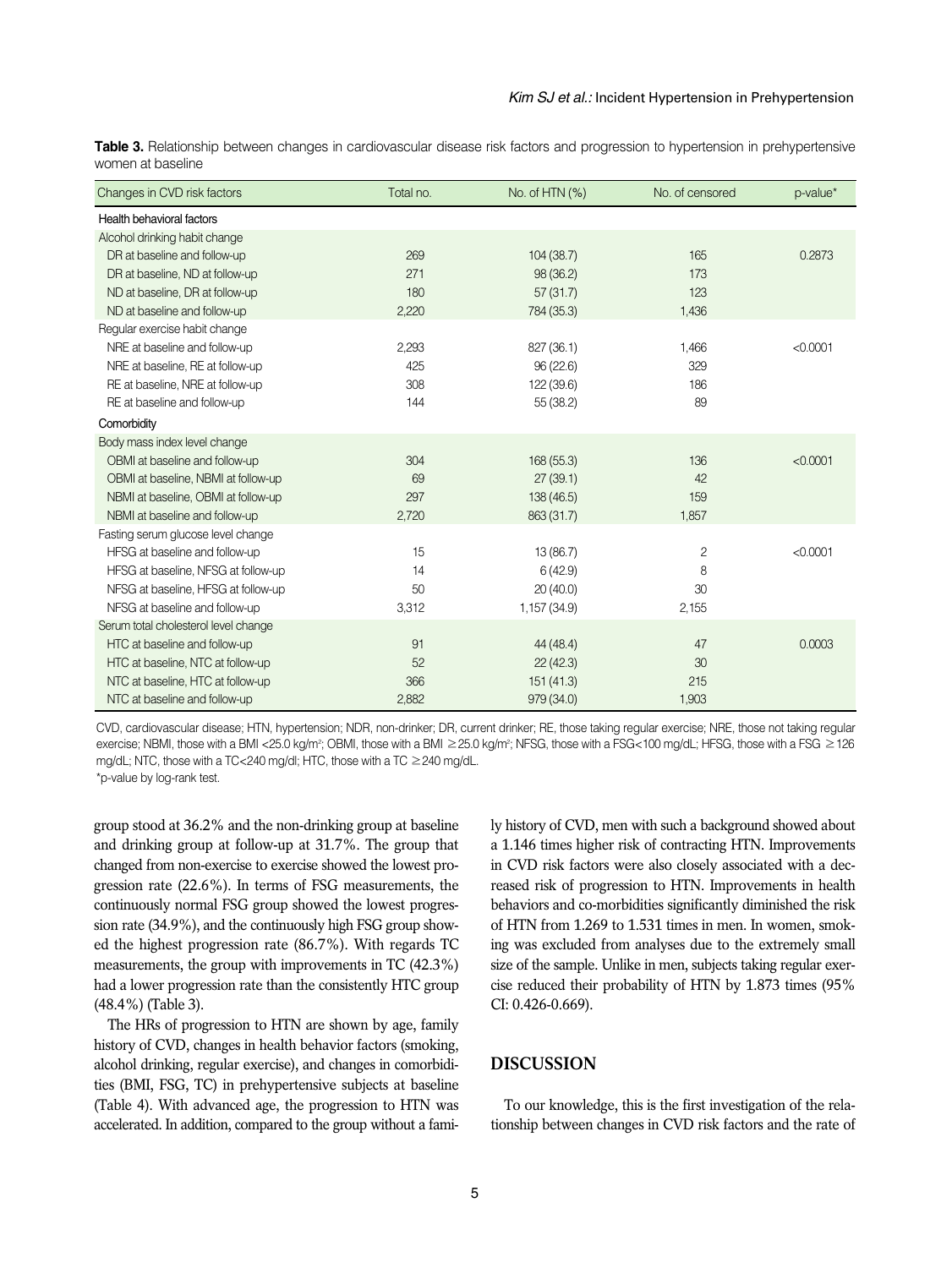#### **Epidemiology and Health** 2010;32:e2010003

**Table 4.** Risk factors for progression to hypertension in prehypertensive group at baseline

|                                      | Men       |             | Women     |                 |
|--------------------------------------|-----------|-------------|-----------|-----------------|
|                                      | <b>HR</b> | 95% CI      | <b>HR</b> | 95% CI          |
| Age                                  | 1.026     | 1.022-1.031 | 1.034     | 1.022-1.046     |
| Family history of CVD                |           |             |           |                 |
| <b>No</b>                            | 1.000     |             | 1.000     |                 |
| Yes                                  | 1.146     | 1.059-1.240 | 1.145     | 0.980-1.337     |
| <b>Health behavioral factors</b>     |           |             |           |                 |
| Smoking habit change                 |           |             |           |                 |
| CS at baseline and follow-up         | 1.000     |             |           |                 |
| CS at baseline, NS at follow-up      | 0.756     | 0.696-0.821 | <b>NA</b> | <b>NA</b>       |
| NS at baseline, CS at follow-up      | 0.996     | 0.864-1.149 | <b>NA</b> | <b>NA</b>       |
| NS at baseline and follow-up         | 0.917     | 0.859-0.978 | <b>NA</b> | <b>NA</b>       |
| Drinking habit change                |           |             |           |                 |
| DR at baseline and follow-up         | 1.000     |             | 1.000     |                 |
| DR at baseline, ND at follow-up      | 0.669     | 0.607-0.738 | 0.829     | 0.613-1.121     |
| ND at baseline, DR at follow-up      | 0.676     | 0.571-0.800 | 0.745     | 0.525-1.055     |
| ND at baseline and follow-up         | 0.811     | 0.749-0.879 | 0.849     | 0.682-1.057     |
| Regular exercise habit change        |           |             |           |                 |
| NRE at baseline and follow-up        | 1.000     |             | 1.000     |                 |
| NRE at baseline, RE at follow-up     | 0.653     | 0.593-0.718 | 0.534     | 0.426-0.669     |
| RE at baseline, NRE at follow-up     | 0.997     | 0.925-1.076 | 1.053     | 0.851-1.303     |
| RE at baseline and follow-up         | 0.808     | 0.735-0.889 | 0.997     | 0.740-1.343     |
| Comorbidity                          |           |             |           |                 |
| <b>BMI</b> level change              |           |             |           |                 |
| OBMI at baseline and follow-up       | 1.000     |             | 1.000     |                 |
| OBMI at baseline, NBMI at follow-up  | 0.715     | 0.593-0.861 | 0.634     | $0.401 - 1.001$ |
| NBMI at baseline, OBMI at follow-up  | 0.752     | 0.684-0.827 | 0.764     | 0.585-0.997     |
| NBMI at baseline and follow-up       | 0.693     | 0.648-0.742 | 0.580     | 0.476-0.706     |
| Fasting serumglucose level change    |           |             |           |                 |
| HFSG at baseline and follow-up       | 1.000     |             | 1.000     |                 |
| HFSG at baseline, NFSG at follow-up  | 1.073     | 0.732-1.573 | 0.542     | 0.179-1.639     |
| NFSG at baseline, HFSG at follow-up  | 0.811     | 0.611-1.076 | 0.254     | 0.110-0.587     |
| NFSG at baseline and follow-up       | 0.862     | 0.670-1.109 | 0.264     | 0.134-0.519     |
| Serum total cholesterol level change |           |             |           |                 |
| HTC at baseline and follow-up        | 1.000     |             | 1.000     |                 |
| HTC at baseline, NTC at follow-up    | 0.788     | 0.635-0.977 | 1.319     | 0.707-2.463     |
| NTC at baseline, HTC at follow-up    | 0.838     | 0.707-0.993 | 0.807     | 0.528-1.234     |
| NTC at baseline and follow-up        | 0.789     | 0.682-0.914 | 0.806     | 0.544-1.193     |

All covariates were included in the model. HR, hazard ratio; CI, confidence interval; CVD, cardiovascular disease; HTN, hypertension; NA, not available; NS, never or former smoker; CS, current smoker; NDR, non-drinker; DR, current drinker; RE, those taking regular exercise; NRE, those not taking regular exercise; NBMI, those with a BMI <25.0 kg/m²; OBMI, those with a BMI ≥25.0 kg/m²; NFSG, those with a FSG <100 mg/dL; HFSG, those with a FSG ≥126 mg/dL; NTC, those with a TC <240 mg/dL; HTC, those with a TC ≥240 mg/dL.

progression of HTN using national longitudinal data in Korea. These longitudinal data showed that improvements in CVD risk factors diminished the rate of progression of HTN in prehypertensive men and women. The periodic screening of BP in adults has been recommended to detect the onset of HTN [3, 16] so that appropriate measures can be taken to prevent the morbidity and mortality associated with raised BP [17]. The European Task Force on Prevention of Coronary Disease recommended a follow-up interval of up to 5 yr [18]. Current recommendations for follow-up BP screening of individuals without HTN are empirical rather than evidence-based, and vary widely [16, 18].

It has previously been reported that older age, higher BMI, and elevated baseline BP are independent risk factors for future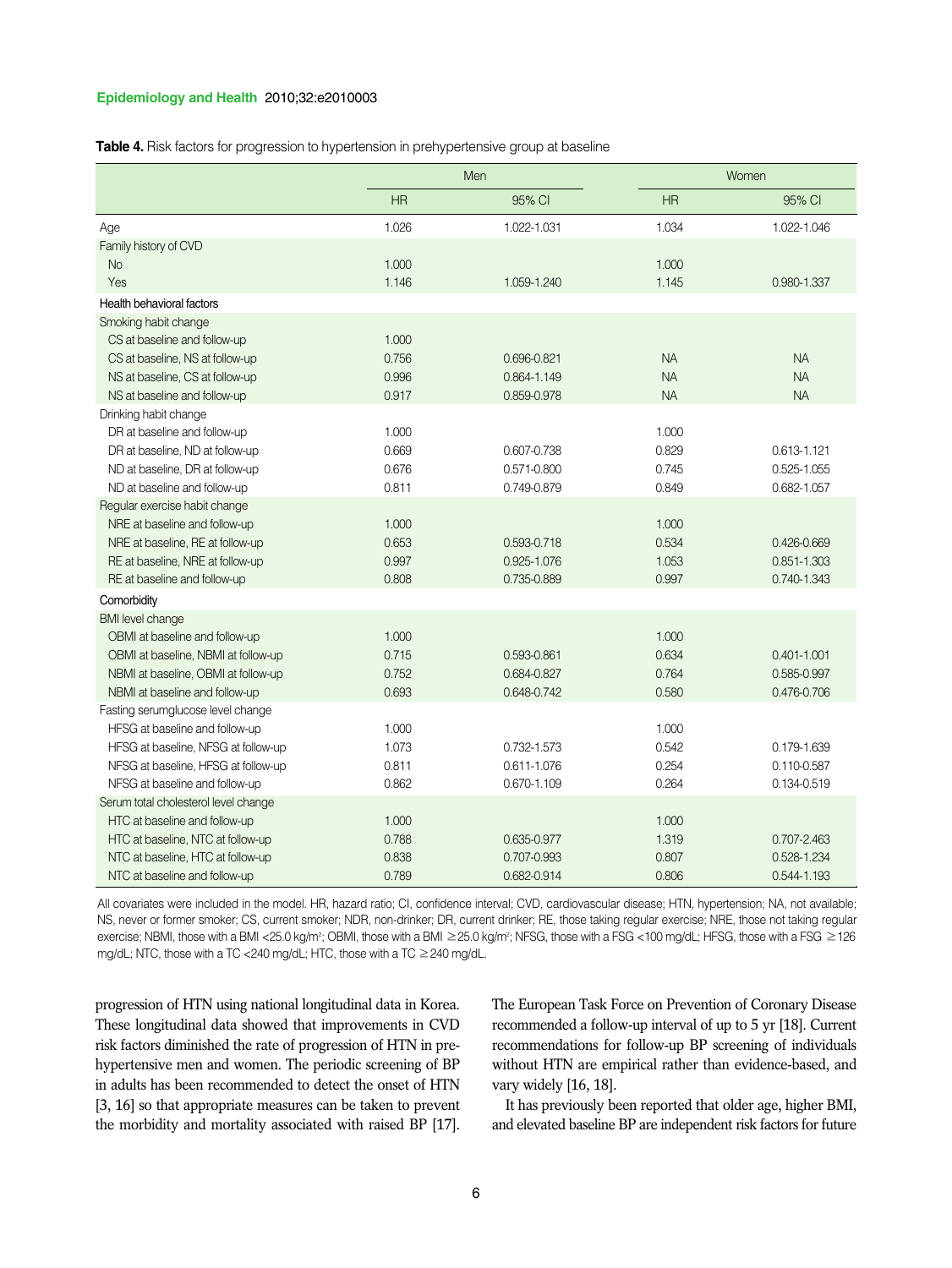HTN [3, 19, 20]. Recent reports from the Framingham Heart Study suggested that persons with normal BP at 55 years of age had a 90% lifetime risk of developing HTN [3, 21]. An increasing incidence of HTN with increasing age was found, which was in line with other results [11, 22]. Cigarette smoking is well established as a causal factor in coronary heart disease and stroke. According to the Korea Medical Insurance Corporation (KMIC) study, smoking is also a major independent risk factor for ischemic heart disease (IHD), CVD, and atherosclerotic cardiovascular disease (ASCVD). The RR from current smoking was reported to be 3.3 (95% CI: 1.7-6.2) for IHD and 1.6 (95% CI: 1.2-2.3) for CVD [23]. In the Cox proportional hazard model, the HR (95% CI) of ex-smokers was 0.756 (0.696-0.821) in men, compared with continuous smokers among the current smokers at baseline. Heavy alcohol consumption may cause other cardiac disorders and is associated with an increased risk of stroke [24]. The HR (95% CI) of non-drinkers was 0.669 (0.607-0.738) in men and 0.829 (0.613-1.121) in women, respectively, compared with continuous drinkers. In general, regular exercise reduces the risk of coronary artery disesase (CHD). Regular exercise has BPlowering effects [25]. It was reported that individuals participating in 20 min of light or moderate regular exercise every day had about a 30% lower risk of death from CHD than sedentary individuals [26]. In this study, in those not taking regular exercise at baseline, the HR (95% CI) of subjects who later started regular exercise was 0.653 (0.593-0.718) in men and 0.534 (0.426-0.669) in women, compared with those not participating in regular exercise at all. Obesity contributes to elevated BP [17]. It has consistently been proven through clinical trials that reducing weight can lower SBP and DBP [27]. The risk of HTN is higher among obese people (BMI  $\geq$  $25 \text{ kg/m}^2$ ). The BMI is significantly and positively correlated with both SBP and DBP [28]. Jee et al. [15] found that underweight, overweight and obese men and women had higher rates of death than normal weight men and women. Several previous studies have reported that weight loss might play a protective role in the progression to HTN [9, 29, 30]. In this study, the HR (95% CI) of the weight loss group (BMI <25 kg/m2 ) was 0.715 (0.593-0.861) in men and 0.634 (0.401- 1.001) in women, compared with the continuously obese group (BMI  $\geq$  25 kg/m<sup>2</sup>). Kim et al. [11] reported that diabetes mellitus (DM) was an independent risk factor for HTN in women, but not men. In this study, the baseline FSG level was associated with the progression of HTN in both men and women. However, lowering the FSG did not play a protective role in the progression to HTN in either men or women. In previous studies, a higher TC was a predictor of progression to HTN [30]. In another study, the direct and progressive relationship between TC and CVD was reported [31]. In

this study, TC was a strong predictor of the progression to HTN. Compared to the consistently high TC group (TC  $\geq$ 240 mg/dL), the 'back to normal' TC group (TC <240 mg/dL) lowered their risk by 1.27 times in men, controlling for other CVD risk factors.

This study has several potential limitations. First, there was no information on antihypertensive medications in this population, which could be a confounding factor in the association between the CVD risk factors and BP. The absence of medication information could have resulted in a conservative estimate of the incidence of PreHTN and HTN. Second, misclassification bias could have arisen from measurement error because the biennial health examinations were carried out at various hospitals throughout the country and the laboratory techniques varied. However, the data collected were subject to internal and external quality control [32, 33]. Third, we categorized the individuals based on the average BP in 1994 and 1995 obtained from a single BP measurement, as in the recent study by Hansen et al. [34], while other studies used two readings [2]. Lastly, since we used data from biennial BP measurements, we had no information on possible changes during the intervening period. It is possible that individuals with HTN changed their unhealthy lifestyles. For example, when a current smoker was diagnosed with PreHTN at the first examination, she/he may have subsequently quit smoking. After stopping smoking, BP could have returned to normal. We are not in a position to know whether smoking cessation alone contributed to decreasing BP.

Despite several limitations, this study has a few strengths, including the extensive coverage of South Koreans with repeated measures of BP, FSG, TC, weight, and height through the KCPS data. This large sample size and the prospective design had sufficient statistical power in general, even in subgroup and dose-response analyses [23, 35].

In conclusion, this study confirmed the findings of previous studies demonstrating a relationship between changes in CVD risk factors and the progression from PreHTN to HTN. With regards public health implications in Korea, the prehypertensive population should be targeted for specific health intervention to change their unhealthy lifestyles. Large intervention studies should be established urgently in order to confirm the results of this study.

#### **ACKNOWLEDGEMENT**

We are indebted to the staff of the Korean National Health Insurance Corporation. This study was supported by a grant from the Seoul R&BD Program, Republic of Korea (10526).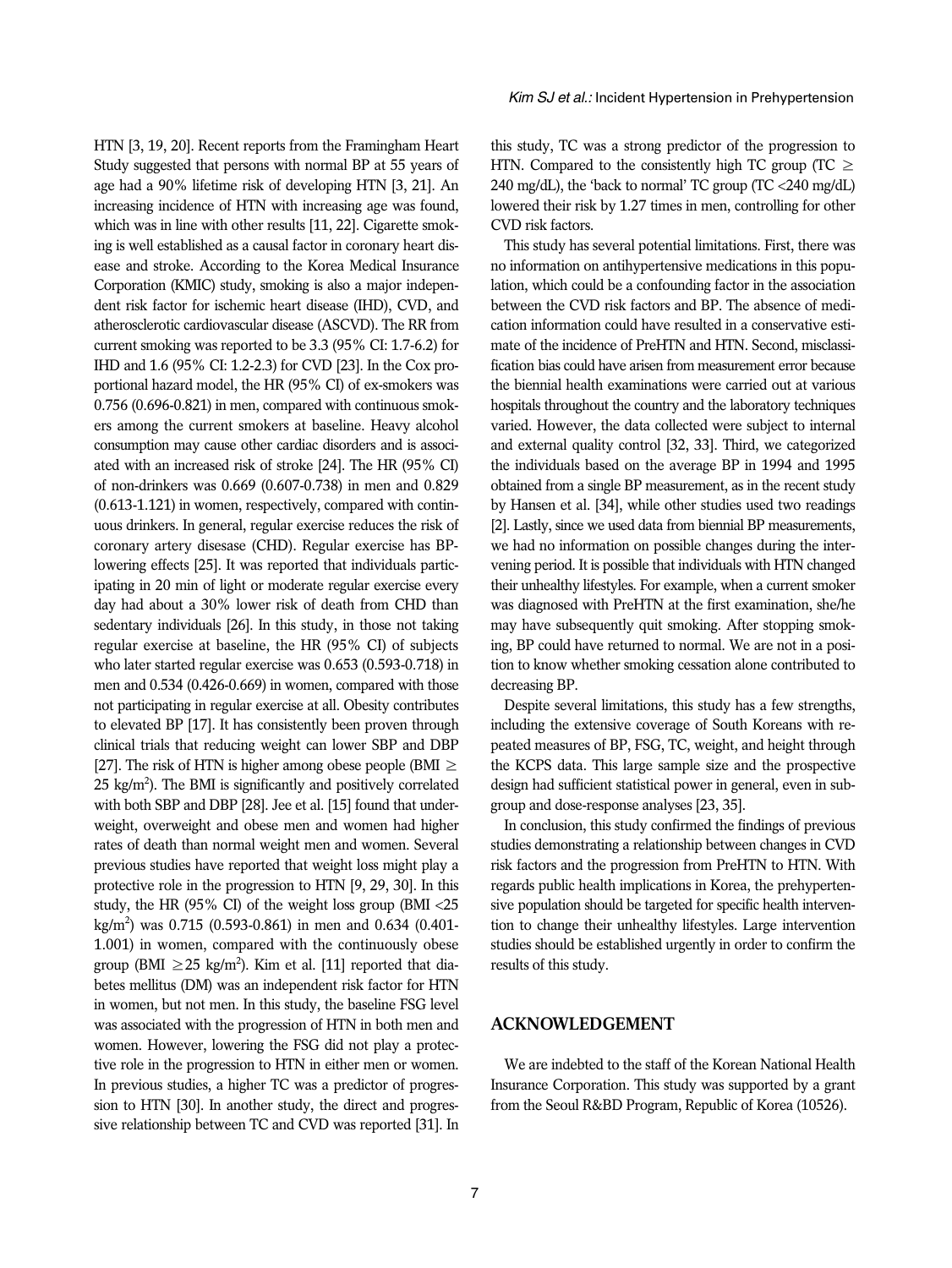## **CONFLICTS OF INTEREST**

No author has a commercial or other association that might pose a conflict of interest.

# **REFERENCES**

- 1. World Health Organization. 1993 guidelines for the management of mild hypertension: memorandum from a World Health Organization/international society of hypertension meeting. Guidelines Subcommittee. J Hypertens 1993;11:905-918.
- 2. Vasan RS, Larson MG, Leip EP, Evans JC, O'Donnell CJ, Kannel WB, et al. Impact of high-normal blood pressure on the risk of cardiovascular disease. N Engl J Med 2001;345:1291-1297.
- 3. Chobanian AV, Bakris GL, Black HR, Cushman WC, Green LA, Izzo JL Jr, et al. The Seventh Report of the Joint National Committee on Prevention, Detection, Evaluation, and Treatment of High Blood Pressure: the JNC 7 report. JAMA 2003;289:2560-2572.
- 4. Erdine S, Ari O, Zanchetti A, Cifkova R, Fagard R, Kjeldsen S, et al. ESH-ESC guideline for the management of hypertension. Herz 2006;31:331-338.
- 5. Moser M. Detection, evaluation, and treatment of high blood pressure. N Y State J Med 1977;77:1753-1758.
- 6. Leitschuh M, Cupples L.A, Kannel W, Gagnon D, Chobanian A. High-normal blood pressure progression to hypertension in the Framingham Heart Study. Hypertension 1991;17:22-27.
- 7. Sagie A, Larson MG, Levy D. The natural history of borderline isolated systolic hypertension. N Engl J Med 1993;329:1912-1917.
- 8. Vasan RS, Larson MG, Leip EP, Kannel WB, Levy D. Assessment of frequency of progression to hypertension in non-hypertensive participants in the Framingham Heart Study: a cohort study. Lancet 2001;358:1682-1686.
- 9. Winegarden CR. From "prehypertension" to hypertension?: Additional evidence. Ann Epidemiol 2005;15:720-725.
- 10. Zhang H, Thijs L, Kuznetsova T, Fagard RH, Li X, Staessen JA. Progression to hypertension in the non-hypertensive participants in the Flemish Study on Environment, Genes and Health Outcomes. J Hypertens 2006;24:1719-1727.
- 11. Kim J, Kim E, Yi H, Joo S, Shin K, Kim J, et al. Short-term incidence rate of hypertension in Korea middle-aged adults. J Hypertens 2006;24:2177-2182.
- 12. Chien KL, Hsu HC, Sung FC, Su TC, Chen MF, Lee YT. Incidence of hypertension and risk of cardiovascular events among ethnic Chinese: report from a community-based cohort study in Taiwan. J Hypertens 2007;25:1355-1361.
- 13. Lee JH, Hwang SY, Kim EJ, Kim MJ. Comparison of Risk factors between prehypertension and hypertension in Korean male industrial workers. Public Health Nurs 2006;23(4):314-323.
- 14. Jee SH, Samet JM, Ohrr H, Kim JH, Kim IS. Smoking and cancer risk in Korean men and women. Cancer Causes Control 2004; 15:341-348.
- 15. Jee SH, Sull JW, Park J, Lee SY, Ohrr H, Guallar E, et al. Bodymass index and mortality in Korean men and women. N Engl J Med 2006;355:779-787.
- 16. The sixth report of the Joint National Committee on prevention, detection, evaluation, and treatment of high blood pressure. Arch Intern med 1997;157:2413-2446.
- 17. Stamler J, Stamler R, Neaton JD. Blood pressure, systolic and diastolic, and cardiovascular risks. US population data. Arch Intern Med

1993;153:598-615.

- 18. Wood D, De Backer G, Faergeman O, Graham I, Mancia G, Pyörälä K. Prevention of coronary heart disease in clinical practice. Summary of recommendations of the Second Joint Task Force of European and other Societies on Coronary Prevention. J Hypertens 1998; 16:1407-1414.
- 19. Whelton PK, He J, Appel LJ, Cutler JA, Havas S, Kotchen TA, et al. Primary prevention of hypertension: clinical and public health advisory from The National High Blood Pressure Education Program. JAMA 2002;288:1882-1888.
- 20. Lee JS, Kawakubu K, Kashihara H, Mori K. Effect of long-term body weight change on the incidence of hypertension in Japanese men and women. Int J Obes Relat Metab Disord 2004;28;391-395.
- 21. Vasan RS, Beiser A, Seshadri S, Larson MG, Kannel WB, D'Agostino RB, et al. Residual lifetime risk for developing hypertension in middle-aged women and men: The Framingham Heart Study. JA-MA 2002;287:1003-1010.
- 22. Jee SH, Appel LJ, Suh I, Whelton PK, Kim IS. Prevalence of cardiovascular risk factors in South Korean adults: results from the Korea Medical Insurance Corporation (KMIC) Study. Ann Epidemiol 1998;8:14-21.
- 23. Jee SH, Suh I, Kim IS, Appel LJ. Smoking and atherosclerotic cardiovascular disease in men with low levels of serum cholesterol: the Korea Medical Insurance Corporation Study. JAMA 1999;282:2149- 2155.
- 24. Wannamethee SG, Shaper AG. Patterns of alcohol intake and risk of stroke in middle-aged British men. Stroke 1996;27:1033-1039.
- 25. Arakawa K. Effect of exercise on hypertension and associated complications. Hypertens Res 1996;19:S87-S91.
- 26. Leon AS, Myers MJ, Connett J. Leisure time physical activity and the 16-year risks of mortality from coronary heart disease and allcauses in the Multiple Risk Factor Intervention Trial (MRFIT). Int J Sports Med 1997;18: S208-S215.
- 27. The effects of nonphamacologic interventions on blood pressure of persons with high normal levels. Results of the Trials of Hypertension Prevention, Phase 1. JAMA 1992;267:1213-1220.
- 28. Tesfaye F, Nawi NG, Van Minh H, Byass P, Berhane Y, Bonita R, et al. Association between body mass index and blood pressure across three populations in Africa and Asia. J Hum Hypertens 2007;21:28- 37.
- 29. Franklin SS, Pio JR, Wong ND, Larson MG, Leip EP, Vasan RS, et al. Predictors of new-onset diastolic and systolic hypertension: the Framingham Heart Study. Circulation 2005;111:1121-1127.
- 30. de Simone G, Devereux RB, Chinali M, Roman MJ, Best LG, Welty TK, et al. Risk factors for arterial hypertension in adults with initial optimal blood pressure: the Strong Heart Study. Hypertension 2006; 47:162-167.
- 31. Neaton JD, Wentworth D. Serum cholesterol, blood pressure, cigarette smoking, and death from coronary heart disease. Overall findings and difference by age for 316,099 white men. Multiple Risk Factor Intervention Trial Research Group. Arch Intern Med 1992; 152:56-64.
- 32. Chung RM, Kim SH, Kim YS, Kim YK, Kim JQ, Yi KN, et al. Annual report on external quality assessment in clinical chemistry in Korea. J Clin Pathol Qual Contol 1991;13:1-13. (Korean)
- 33. Min WK, Kim YK, Kwon OH, Kim KD, Kim SS, Kim JW, et al. Annual report on external quality assessments in clinical chemistry in Korea (2000). J Clin Pathol Qual Contol 2001;23:1-14. (Korean)
- 34. Hansen TW, Staessen JA, Zhang H, Torp-Pedersen D, Rasmussen S, Thijs L, et al. Cardiovascular outcome in relation to progression to hypertension in the Copenhagen MONICA Cohort. Am J Hypertens 2007;20:483-491.